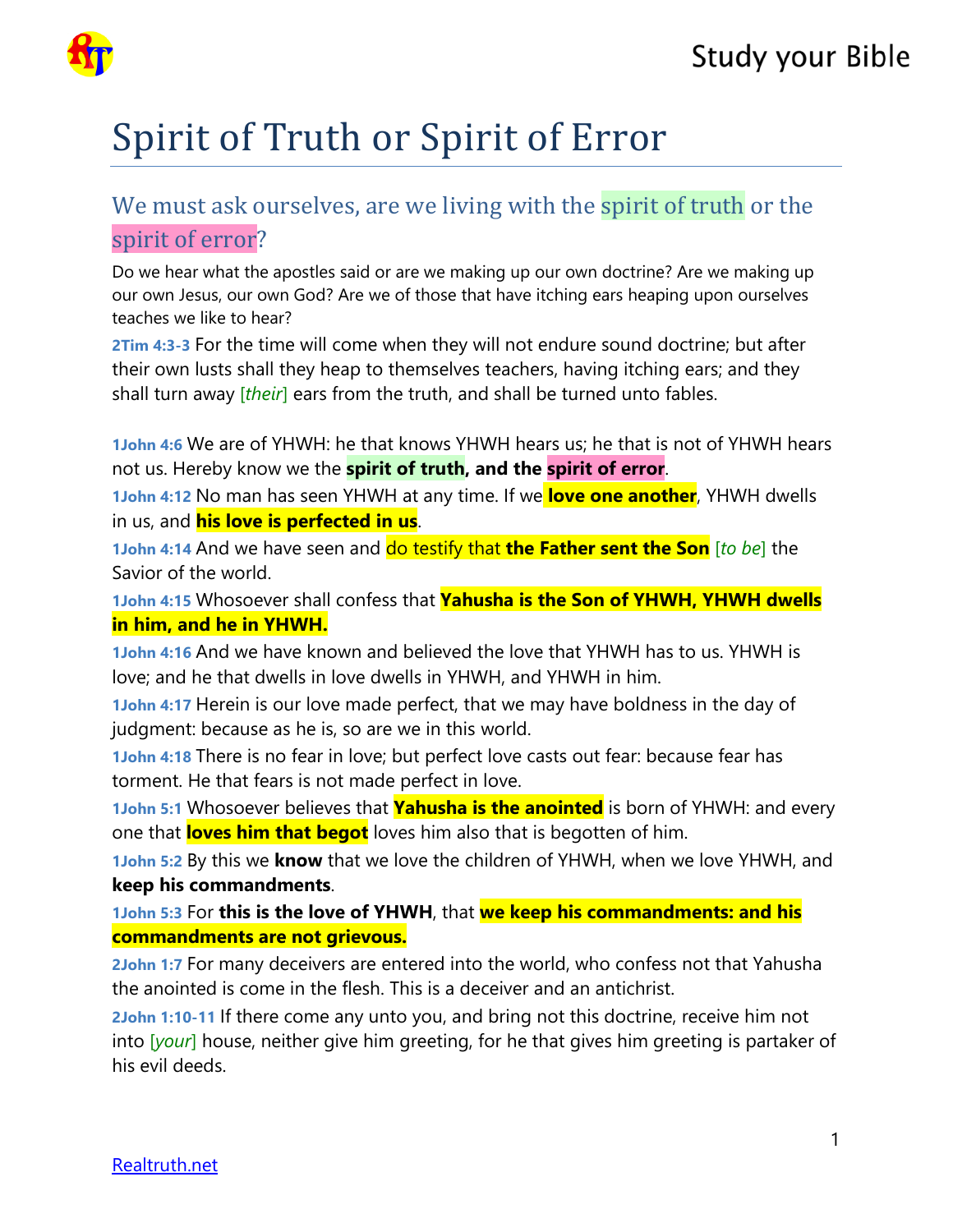**Rev 1:1** The Revelation of Yahusha the anointed, which **YHWH [God] gave unto him**, to show unto his servants things which must shortly come to pass; and he sent and signified [*it*] by his angel unto his servant John:

**Rev 1:6** And has made us kings and priests unto **YHWH [God] and his Father**; to him [*be*] glory and dominion for ever and ever. Amen.

**Rev 3:11-12** Behold, I come quickly: hold that fast which you have, that no man take your crown.

Him that overcomes will I make a pillar in the temple **of my Elohaym [God]**, and he shall go no more out: and I will write upon him the name of **my Elohaym [God]**, and the name of the city of **my Elohaym [God]**, [*which is*] new Jerusalem, which comes down out of heaven from **my Elohaym [God]**: and [*I will write upon him*] my new name. **Rev 3:13 He that has an ear, let him hear what the Spirit says unto the assemblies.**

**Rev 3:14** And unto the angel of the assembly of the Laodiceans write; These things says the Amen, the faithful and true witness, **the beginning of the creation of YHWH [God]**;

**Col 1:12** Giving thanks unto **the Father**, which has made us meet to be partakers of the inheritance of the saints in light:

**Col 1:13 Who has delivered us** from the power of darkness, and has translated [*us*] into the kingdom of his dear Son:

**Col 1:14** In whom we have redemption through his blood, [*even*] the forgiveness of sins: **Col 1:15** Who is the **image of the invisible** YHWH, **the firstborn of all creation**:

**Col 1:16** For along with him were all things created, that are in heaven, and that are in earth, visible and invisible, whether [*they be*] thrones, or dominions, or principalities, or powers: all things were created on account of him, and for him:

**Col 1:17** And he is before all things, and unto him all things consist.

**Col 1:18** And he is the head of the body, the assembly: **who is the beginning**, **the firstborn from the dead**; that in all [*things*] he might have the preeminence.

**Col 1:19** For it pleased [*the Father*] that in him should all fullness dwell;

**Col 1:20** And, having made peace through the blood of his cross, by him to reconcile all things unto himself; by him, [*I say*], whether [*they be*] things in earth, or things in heaven.

**Col 1:21** And you, that were sometime alienated and enemies in [*your*] mind by wicked works, yet now has he reconciled

**Col 1:22** In the body of his flesh through death, to present you holy and unblameable and unreproveable in his sight: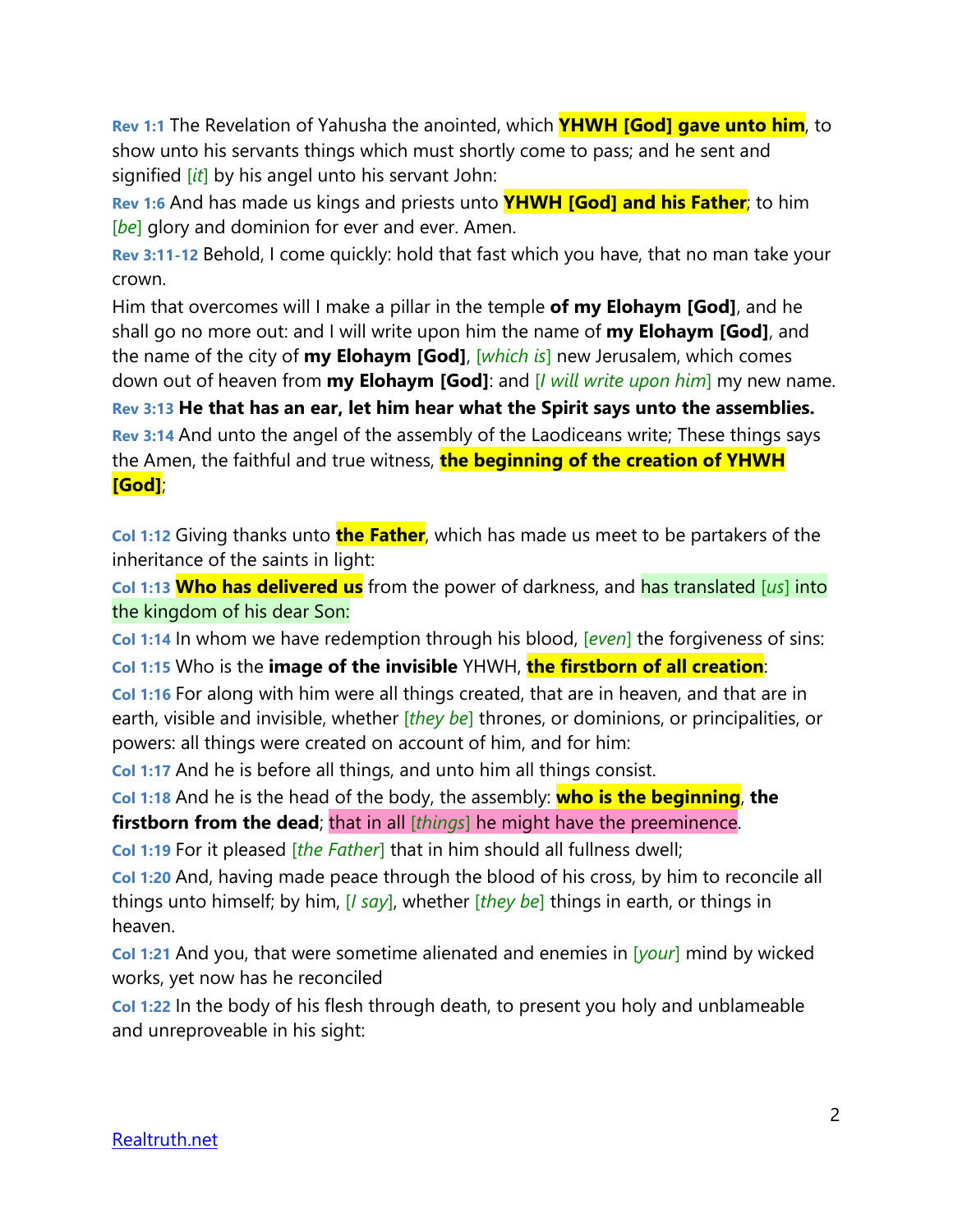## **Study your Bible**



**Col 1:23** If you continue in the faith grounded and settled, and [*be*] not moved away from the hope of the gospel, which you have heard, [*and*] which was preached to every creature which is under heaven; whereof I Paul am made a minister;

**Col 1:24** Who now rejoice in my sufferings for you, and fill up that which is behind of the afflictions of the anointed in my flesh for his body's sake, which is the assembly:

**Col 1:25** Whereof I am made a minister, according to the dispensation of YHWH which is given to me for you, to fulfil the word of YHWH;

**1Cor 15:23** But every man in his own order: the anointed the firstfruits; afterward they that are the anointed's at his coming.

**1Cor 15:24** Then [*comes*] the end, **when he shall have delivered up the kingdom to YHWH**, **even the Father**; when he shall have put down all rule and all authority and power.

**1Cor 15:25** For he must reign, till he has put all enemies under his feet.

**1Cor 15:26** The last enemy [*that*] shall be destroyed [*is*] death.

**1Cor 15:27** For he has put all things under his feet. But when he says, all things are put under [*him, it is*] manifest that he is excepted, which did put all things under him.

**1Cor 15:28** And when all things shall be subdued unto him, **then shall the Son also himself be subject unto him that put all things under him**, **that YHWH may be all in all.**

## YHWH is the Elohaym [God]

For the most part when even you see the term Elohaym, Elohim, EL, God you can simply substitute יהוה YHWH in its place. The Bible is very clear on who the one true God, Elohaym is. **Exod 3:4-6** And when יהוה YHWH saw that he turned aside to see, Elohaym [God] called unto him out of the midst of the bush, and said, Moses, Moses. And he said, Here [*am*] I. And he said, Draw not nigh hither: put off your shoes from off your feet, for the place whereon you stand [*is*] holy ground. Moreover he said, I [*am*] the Elohaym [God] of your father, the Elohaym [God] of Abraham, the Elohaym [God] of Isaac, and the Elohaym [God] of Jacob. And Moses hid his face; for he was afraid to look upon Elohaym [God].

**Exod 3:13-16** And Moses said unto Elohaym [God], Behold, [*when*] I come unto the children of Israel, and shall say unto them, The Elohaym [God] of your fathers has sent me unto you; and they shall say to me, What [*is*] his name? what shall I say unto them? And Elohaym [God] said unto Moses, I EXIST THAT I EXIST: and he said, Thus shall you say unto the children of Israel, I EXIST has sent me unto you. And Elohaym [God] said moreover unto Moses, Thus shall you say unto the children of Israel, ה יהו **YHWH Elohaym of your fathers, the Elohaym [God] of Abraham, the Elohaym [God] of**